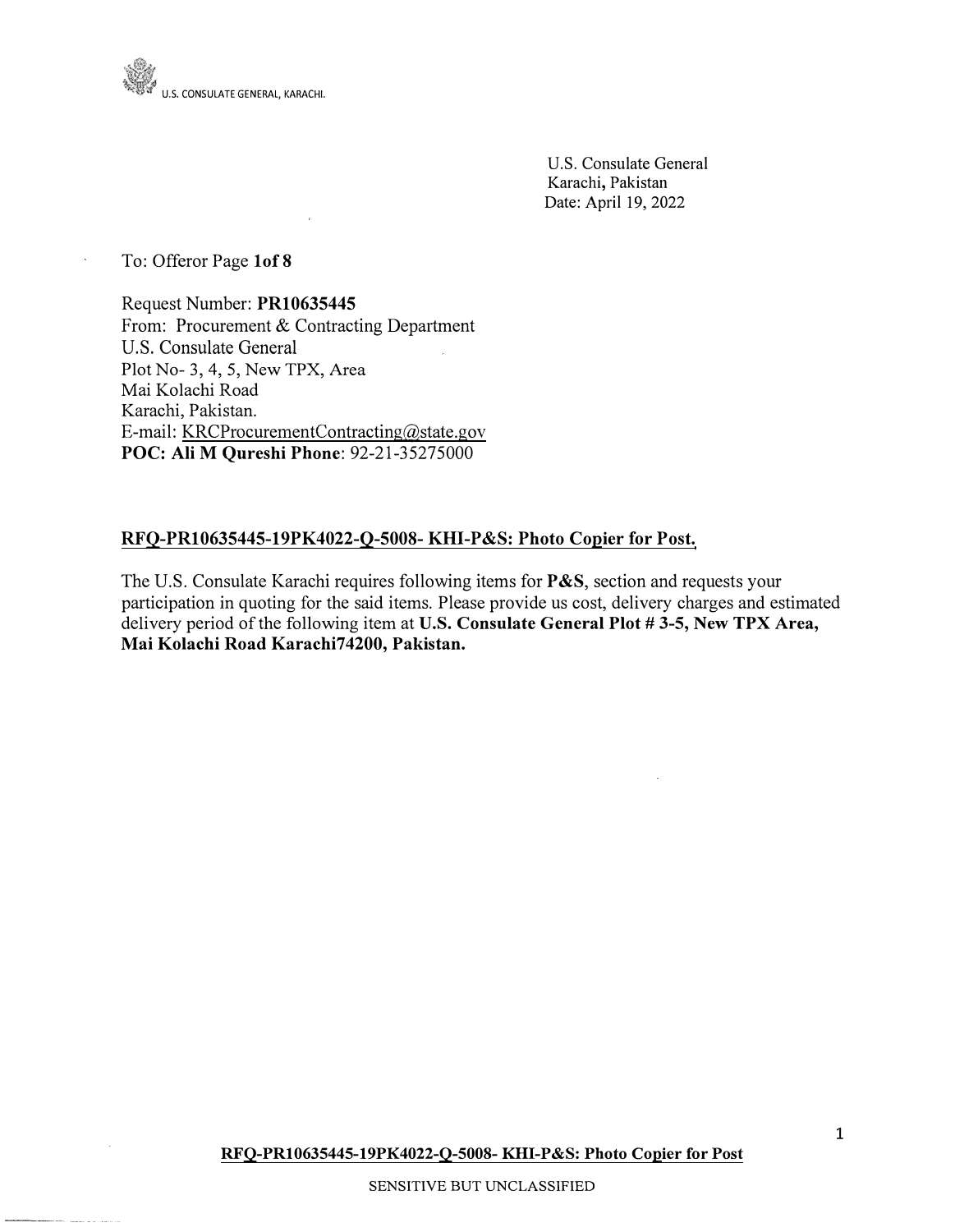

# Description:

| N <sub>o</sub> | Description                                                                                                                                                                                                                                                                                                                                                                                                                                                                                                                                                                                                                                                                                                                                                                                                                                                                                             | Qty     | Price | Amount |
|----------------|---------------------------------------------------------------------------------------------------------------------------------------------------------------------------------------------------------------------------------------------------------------------------------------------------------------------------------------------------------------------------------------------------------------------------------------------------------------------------------------------------------------------------------------------------------------------------------------------------------------------------------------------------------------------------------------------------------------------------------------------------------------------------------------------------------------------------------------------------------------------------------------------------------|---------|-------|--------|
| $1-$           | <b>Photo Copier CANON</b><br>image RUNNER ADV DX-4745i<br><b>Specifications:</b><br><b>45 PAGES PER MINUTE</b><br>$\neg$ Network Printer & Color Scanner<br>$-3$ GB RAM & 250 GB HDD<br>$\neg$ Duplex Copying<br>$\neg$ Duplex Printing<br>$\neg$ Two Pages Separation<br>$\neg$ Scan – Once Print Many<br>$\neg$ Toner Server Mode<br>$\neg$ Toner Yield Est: 42,100 Pages<br>$\neg$ Drum Yield Est : 318,000 Pages<br>$-1000$ User's Password<br>$\neg$ Direct USB Memory<br>- Built-in Electronic Sorter<br>$\neg$ Super G3 Fax Card (Opt.)<br>$-$ Zoom 25% to 400%<br>$\neg$ Multiple Copying Up to 9999<br>$\rightarrow$ Printing Resolution 1200 x 1200<br>$\sim$ Scanning Resolution 600 x 600<br>$\neg$ Universal Scanning<br>$-10.1"$ TFT LCD WSVGA Color<br>Touch panel<br>$\neg$ Printing 2 in 1/4 in 1<br>$\rightarrow$ Paper Feeding Dual Cassette 550 x<br>550 & 100 Sheet Stack by pass. | 06 each |       |        |

 $\epsilon$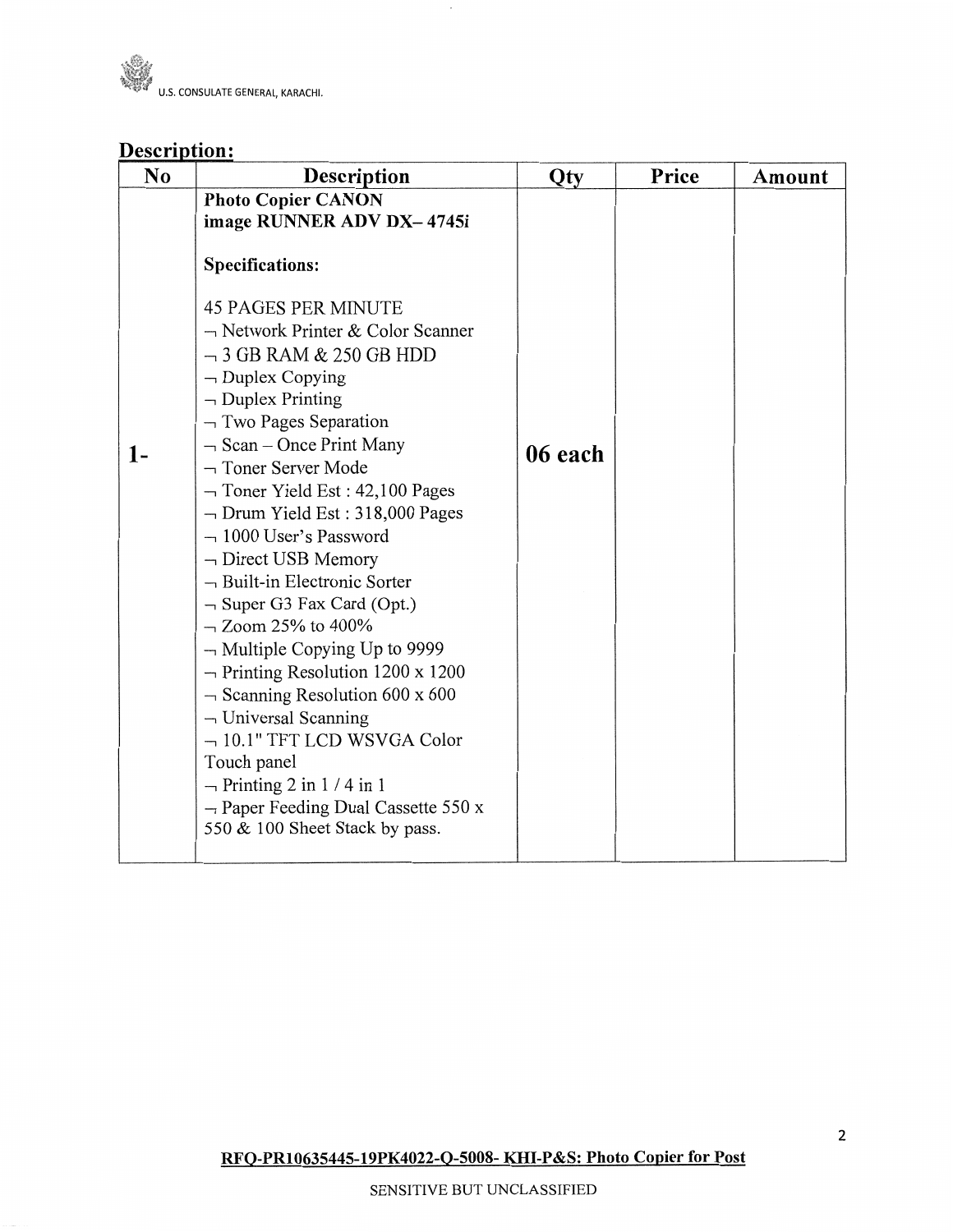

| N <sub>o</sub> |                                                                                                                                                                                                                                                                                                                                                                                                                                                                                                                                                                                                   | Qty     | Price | Amount |
|----------------|---------------------------------------------------------------------------------------------------------------------------------------------------------------------------------------------------------------------------------------------------------------------------------------------------------------------------------------------------------------------------------------------------------------------------------------------------------------------------------------------------------------------------------------------------------------------------------------------------|---------|-------|--------|
|                | Description<br><b>Photo Copier CANON</b><br>image RUNNER - 2625i<br><b>Specifications:</b><br><b>25 PAGES PER MINUTE</b><br>$\neg$ Built-in Secure Printing<br>$-2.0$ GB RAM Standard<br>$\neg$ Duplex Copying<br>$\neg$ Duplex Printing<br>$\neg$ Built in Wi-Fi                                                                                                                                                                                                                                                                                                                                 |         |       |        |
| $2-$           | $\neg$ Scan – Once Print Many<br>$\neg$ Toner Saver Mode<br>$\neg$ Super G3 Fax (Opt.)<br>$-1000$ User's Password<br>$\neg$ Built-in Electronic Sorter<br>$\neg$ Toner Yield Est: 30,000 Pages<br>$\neg$ Drum Yield Est : 137,000 Pages<br>$\neg$ Direct USB Memory<br>Zoom 25% to 400%<br>$\neg$ Multiple Copying Up to 9,999<br>$\rightarrow$ Printing Resolution 1200 x 1200<br>$\sim$ Scanning Resolution 600 x 600<br>$\rightarrow$ Printing 2 on 1/4 on 1<br>$\neg$ Paper Feeding Two Cassette of 550x 2<br>Sheets & 100 Sheets Stack by pass<br>-7-inch TFT LCD WVGA Color Touch<br>panel. | 02 each |       |        |

 $\ddot{\phantom{0}}$ 

RFQ-PR10635445-19PK4022-Q-5008- KHI-P&S: Photo Copier for Post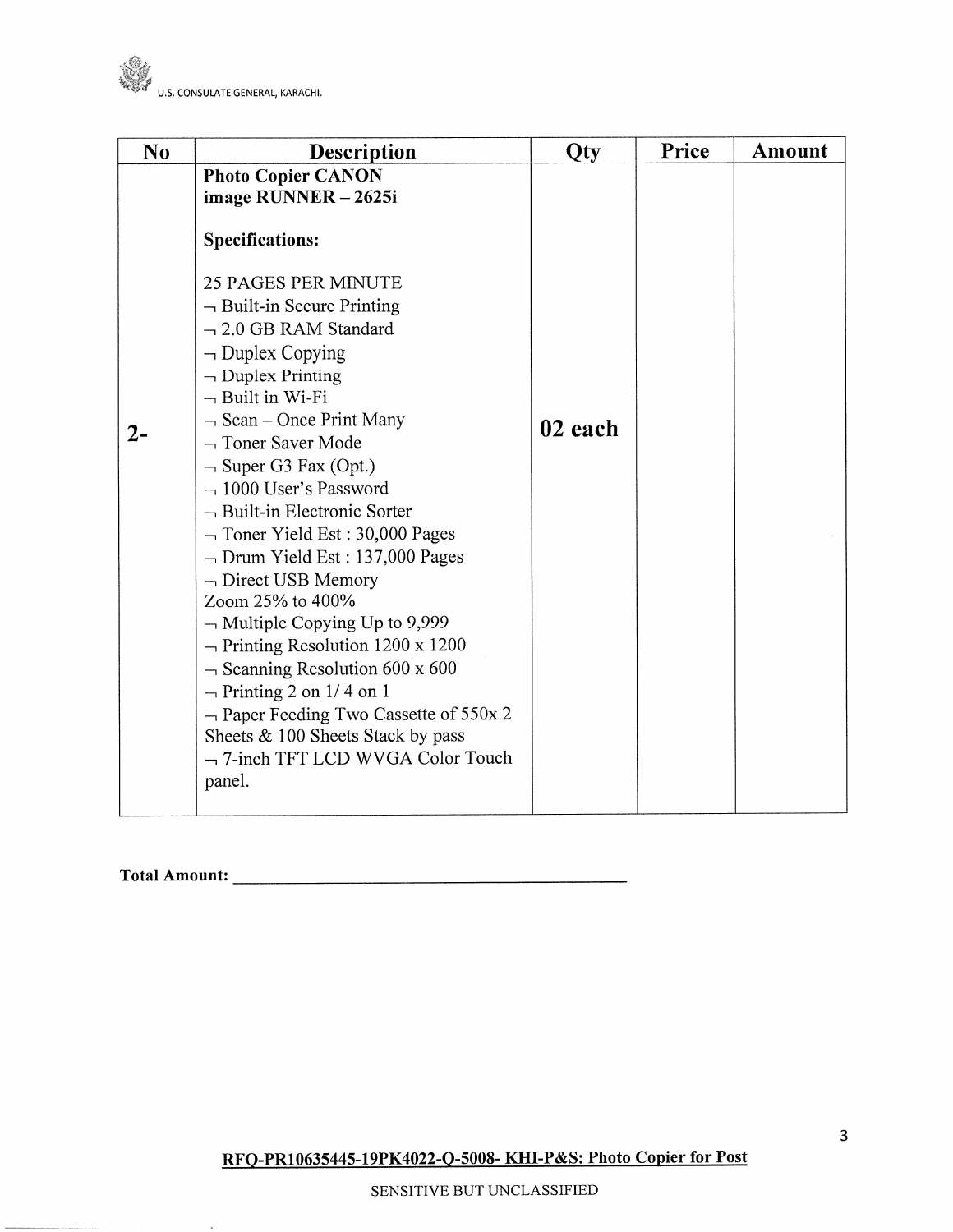

## Prices:

Firm Fixed Price.

TAX: Your prices shall be duty/tax free. U.S. Consulate General Karachi will neither deduct nor pay any tax for this service.

## **Inspection & Acceptance:**

A Government representative will inspect the service(s) delivered to determine the quality and acceptability. Substandard services/products shall be unacceptable at vendor's expense.

## **Payment Terms:**

Payment will be made within 30 days through Electronic Funds Transfer (EFT) upon complete and successful render of service(s) to the U.S. Consulate General, Karachi and submission of legitimate invoice to Financial Section upon confirmation from PAS, and submission of receipt.

## **SUBMISSION OF INVOICE:**

Each invoice shall include vendor invoice number, purchase order/BPA Call number, date issued, brief description of services provided, quantities, unit and total price, and signed by the signing authority.

Invoices must be routed to:

1- Karachi, FMC Invoices KarachiFMCInvoices@state.gov (for sending invoice-in PDF format) 2- Karachi, FMC Inquiries KarachiFMCInquiries@state.gov (for any query related to payment)

Although email is the preferred method, invoices may also be submitted by mail (do not send electronically if you mail the invoice to the following address to avoid duplication):

Karachi Fiscal Office U.S. Consulate General Plot No- 3, 4, 5, New TPX Area Mai Kolachi Road Karachi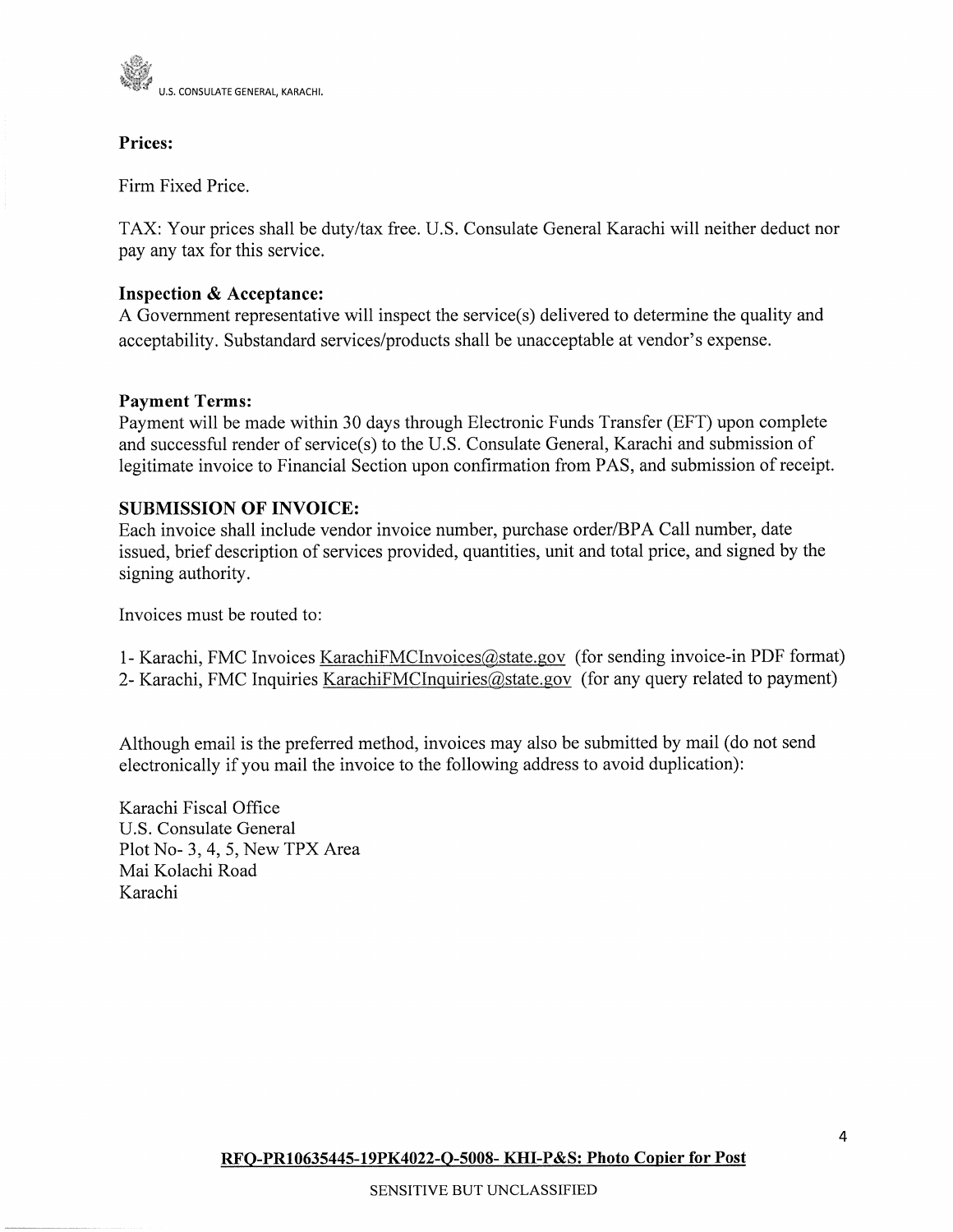

# **Contract Clauses:**

FAR & DOSAR (attached) clauses will apply to this purchase order. These clauses can be accessed through following link:

http://aopepd.a.state.gov/Content/documents/overseas comm-item-fac-2005-36.docx (MAY 2004) Alternate I (APR 1984)

52.212-5 Contract Terms and Conditions Required to Implement Statutes or Executive Orders--Commercial Items (Feb 2016).

52.204-24 Representation Regarding Certain Telecommunications and Video Surveillance Services or Equipment

52.204-25 Prohibition on Contracting for Certain Telecommunications and Video Surveillance Services or Equipment

52.204-26 Covered Telecommunications Equipment or Services-Representation

52.249-1 Termination for Convenience of the Government

52.249-2 Termination for Convenience of the Government

52.216-2 Economic Price Adjustment-Standard Supplies.

52.216-4 Economic Price Adjustment-Labor and Material.

Important Note: Your quotes/proposals will be considered upon confirmation on compliance with NDAA 889. https://acquisition.gov/FAR-Case-2019-009/889 Part B Telecommunications equipment produced by Huawei Technologies Company or ZTE Corporation, or any subsidiary or affiliate of such entities; •Video surveillance and telecommunications equipment produced by Hytera Communications Corporation, Hangzhou Hikvision Digital Technology Company, or Dahua Technology Company (or any subsidiary or affiliate of such entities);

•Telecommunications or video surveillance equipment or services produced or provided by an entity that the Secretary of Defense, in consultation with the Director of National Intelligence or the Director of the Federal Bureau of Investigation, reasonably believes to be an entity owned or controlled by, or otherwise connected to, the government of a covered foreign country.

# **Offer Due Date:**

Please submit your quote on or before April 28, 2022, at 1400Hrs, to Procurement 1. Contracting Officer, U.S. Consulate General Karachi, or via email to following email addresses:

KRCProcurementContracting@state.gov

RFO-PR10635445-19PK4022-Q-5008-KHI-P&S: Photo Copier for Post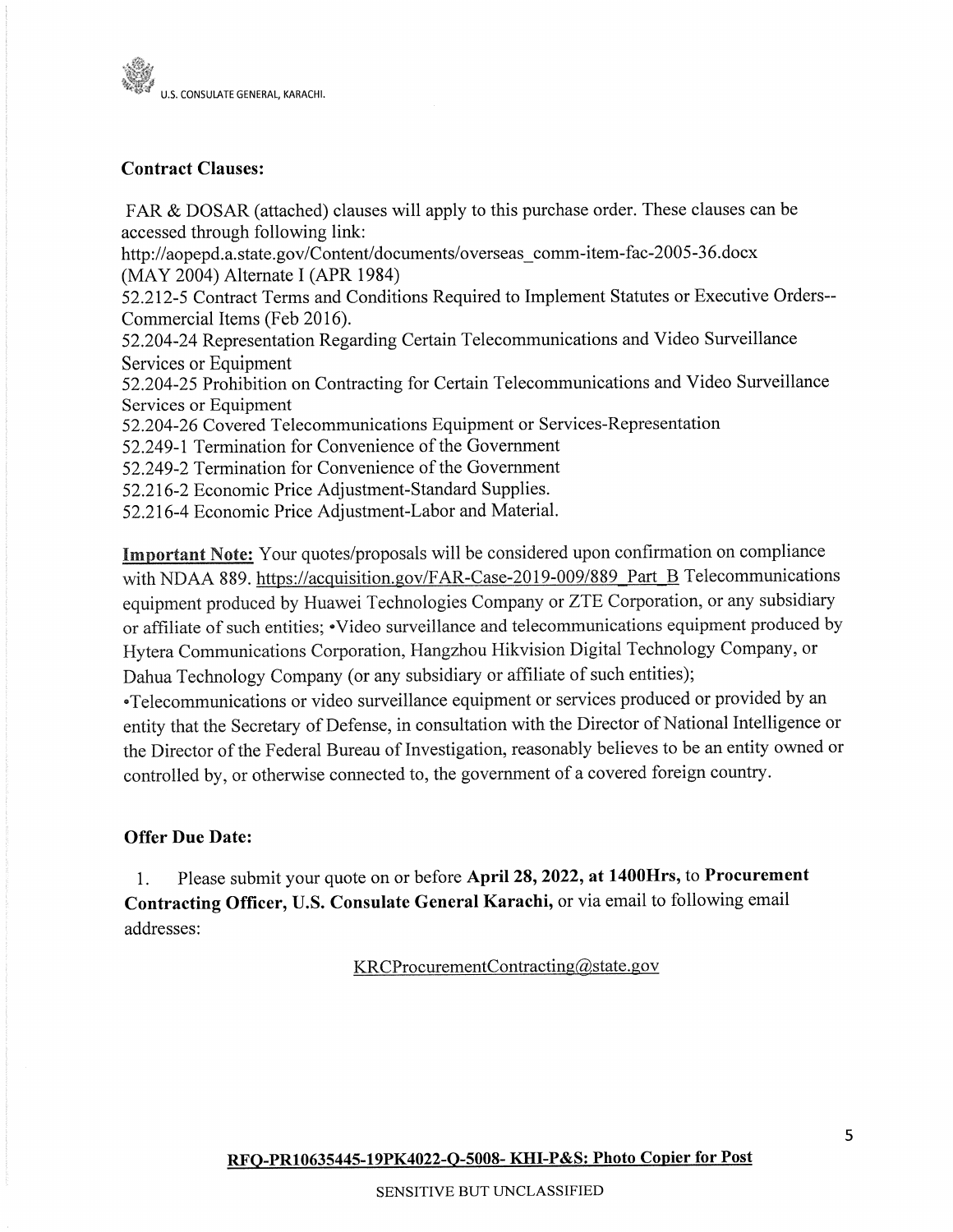

No quote will be acceptable after the due date.

- 1. Please prepare a quotation on your company letterhead in accordance with the requested details of this RFQ.
- 2. Please provide reference of our Request Number PR10635445, in all your correspondence regarding this request for price quotation
- 3. Please provide relevant clientele and/or performance record from past two (2) years.

 $\bar{z}$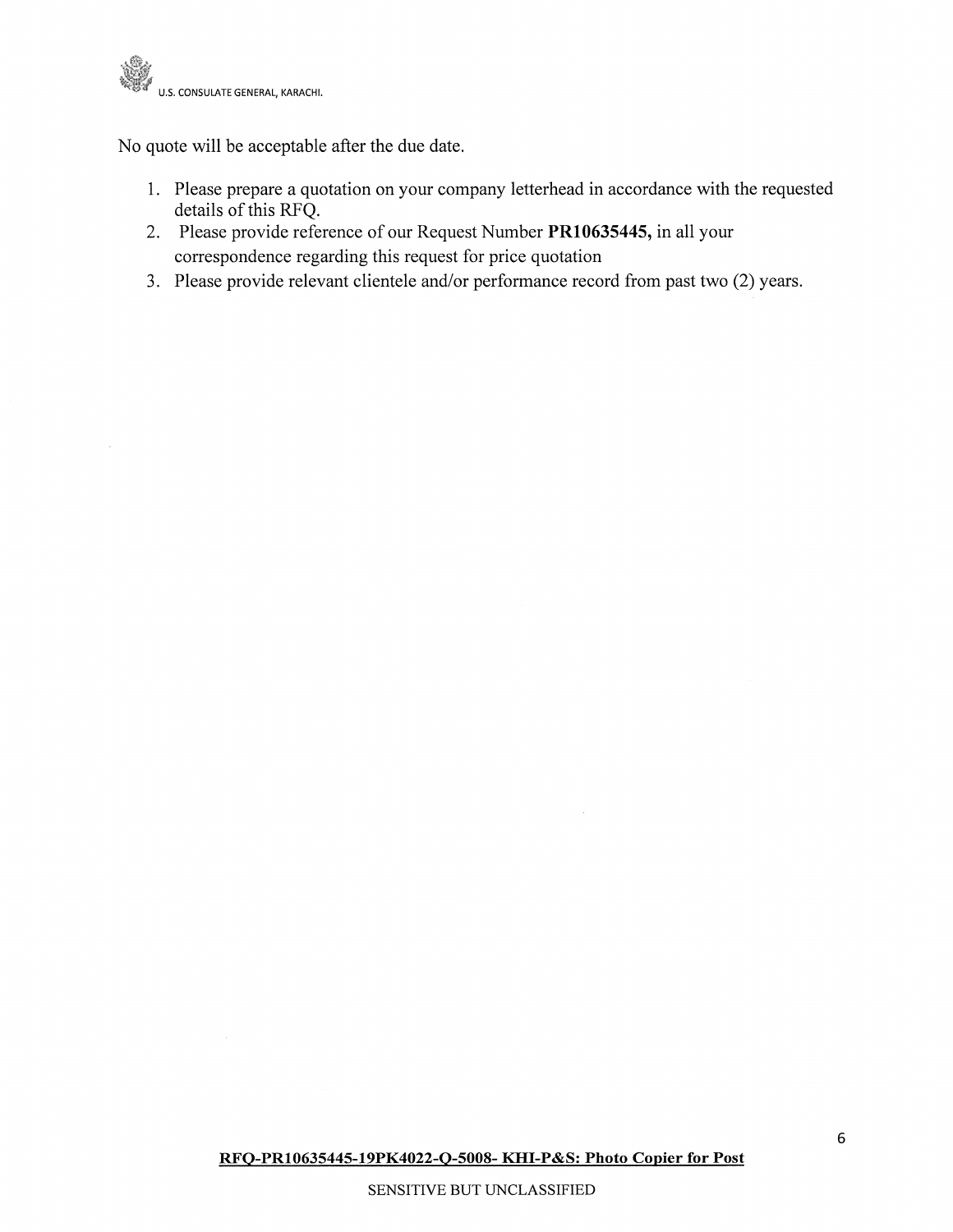### **JUSTIFICATION AND APPROVAL FOR OTHER THAN FULL AND OPEN COMPETITION (OVERSEAS CONTRACTING ACTIVITIES)**

**1.** I recommend that U.S. Consulate General Karachi use other than full and open competition for the acquisition of **PR10635445** - **KHI-P&S: Canon Copiers for Post Karachi**

#### **2. Nature and/or description of the action being approved.**

The approval is to support the acquisition for the Purchase of **Canon Photo Copiers for** 

**post.**

- **3. A description of the supplies or services required to meet the agency's needs.** To avoid purchase of any other brand to support current preventive maintenance contract and other compatible machinery at post.
- **4. An identification of the statutory authority permitting other than full and open competition.**

As per FAR 48 CFR 6.302-l(b)(2)) when the supplies and services required by the agency are available from only one or a limited number of responsible sources, and no other type of supplies or services will satisfy agency requirements, full and open competition need not to be provided for.

# **5. A demonstration that the proposed contractor's unique qualifications or the nature of the acquisition requires use ofthe authority cited (for sole source acquisitions; also required for unusual and compelling urgency where more than one offer will not be solicited).**

US Mission Pakistan upholds Canon equipment uniformity due to compatible preventive maintenance and reliable troubleshooting service instantly available through authorized dealer in Pakistan.

**6. A description of efforts made to ensure that offers are solicited from as many potential sources as is practicable. The description should include whether a FedBizOpps notice was or will be publicized, as required by FAR 5.2, and if not, which exception under FAR 5.202 applies** ( **e.g., blanket waiver provided in DOSAR 605.202-70).** DOSAR 605.202-70: The requirement for advance notices in the Government-wide point of entry (GPE) for the Department's foreign acquisitions awarded by overseas contracting activities is waived, as described in U.S. Department of State Federal Business Opportunities Determination of Findings dated August 5, 2016. There are no known U.S. firms or firms with U.S. affiliations in local residence capable of supplying the required supplies or services.

# SENSITIVE BUT UNCLASSIFIED